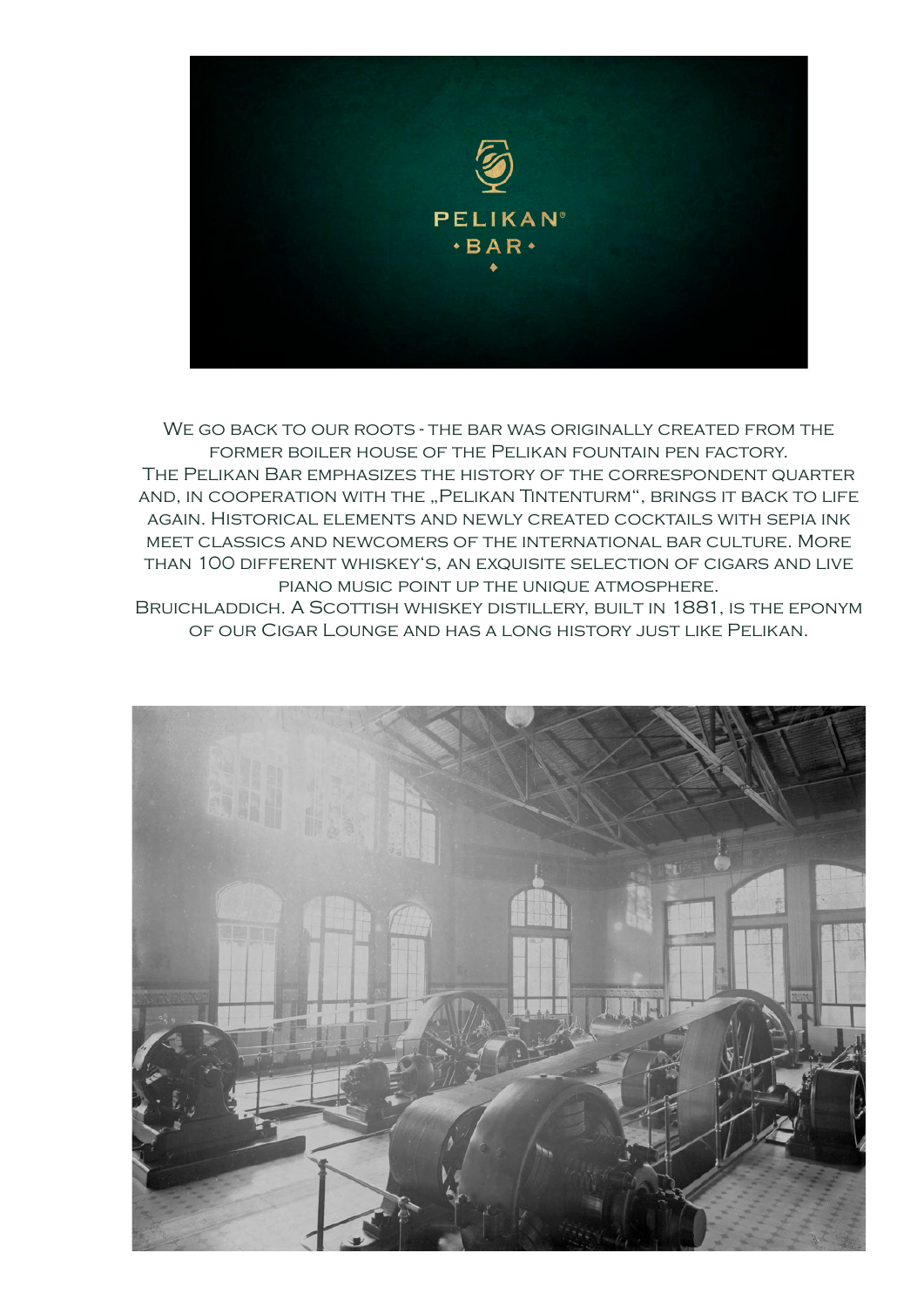

World famous Pelikan Ink - the product of the first hour has developed into a highlight. Günther Wagner gave his ink the brand name "4001" in 1897. It was produced as the first and most important product in the foreign factories and accordingly distributed worldwide. Even today it is still offered under the COLOUR CODE "BLUE-BLACK".

WITH THE SEPIA INK IN OUR **DRINKS** WE DRAW A BOW FROM THE "4001" INK TO THE Pelikan Bar.

| <b>APPLE INK</b>                                                                                               | 14,00 |
|----------------------------------------------------------------------------------------------------------------|-------|
| TINTE GIN, CALVADOS, VANILLA SYRUP, APPLE JUICE, LEMON                                                         |       |
| <b>THE PEPPER MARTINI</b><br>NOILLY PRAT <sup>8,9</sup> , BEEFEATER LONDON DRY GIN,<br>PINK PEPPERCORN         | 10,00 |
| <b>BLACK PEARL</b><br>BRUGAL ANEJO, MARTEL VS, LEMON JUICE,<br>LIME JUICE, APPLE JUICE                         | 12,00 |
| <b>NOCTURNE</b><br>CAMPARI <sup>1</sup> , MARTEL VS, ANTICA FORMULA <sup>1,9</sup> ,<br>CHAMPAGNE <sup>9</sup> | 15,00 |

WE SERVE ALL OUR DRINKS OPTIONALLY WITH OR WITHOUT SEPIA INK.



Ink cellar 1923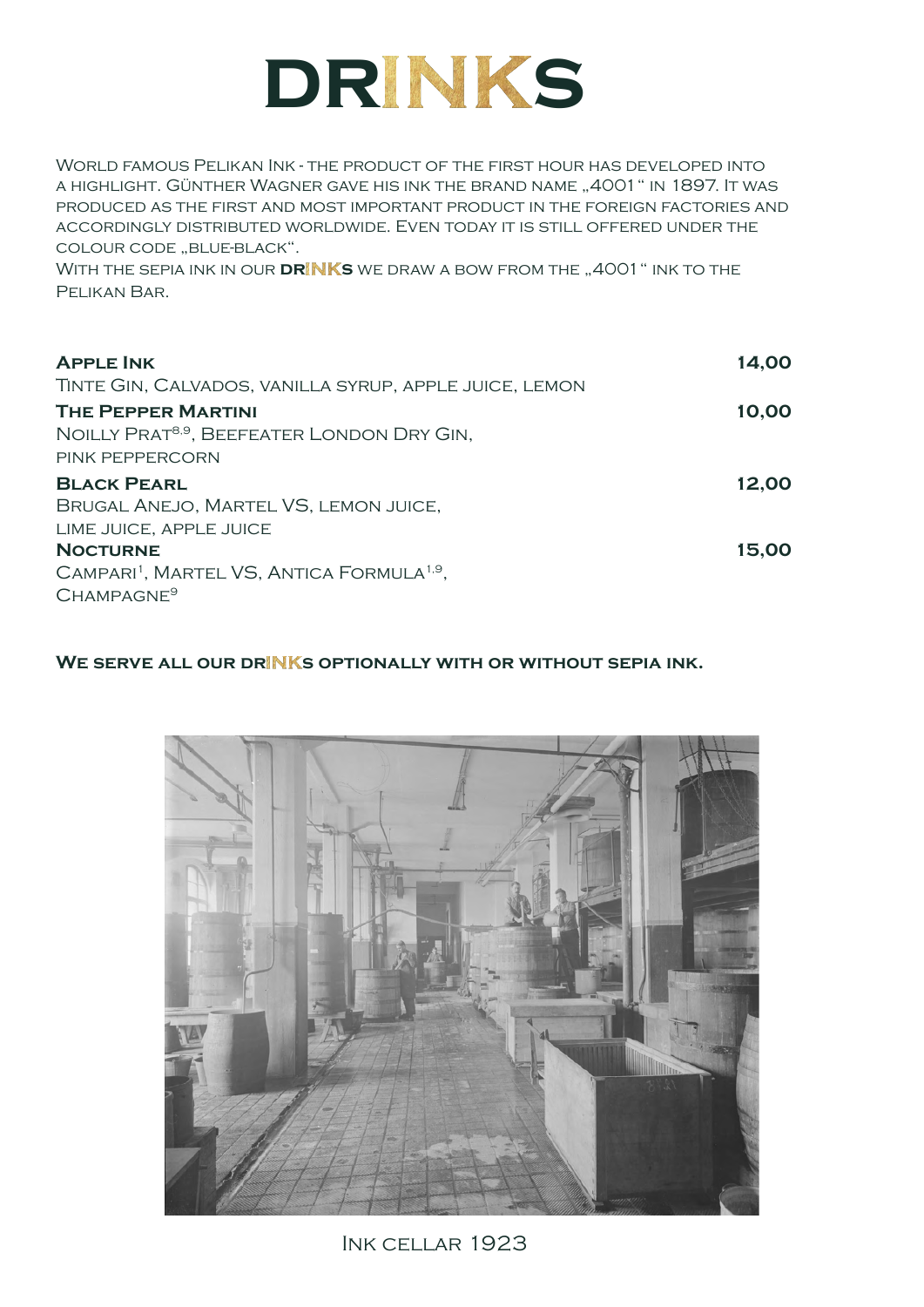## **CLASSIC COCKTAILS**

| <b>CAIPIRINHA</b>                                                                                                                                                         | 10,00 |
|---------------------------------------------------------------------------------------------------------------------------------------------------------------------------|-------|
| JANEIRO CACHACA, LIME, BROWN CANE SUGAR                                                                                                                                   |       |
| <b>MOJITO</b><br>BRUGAL, MINT, WHITE CANE SUGAR, LIME                                                                                                                     | 11,00 |
| <b>GIN BASIL SMASH</b>                                                                                                                                                    | 10,00 |
| BEEFEATER LONDON DRY GIN, BASIL, SUGAR, LIME                                                                                                                              |       |
| <b>SINGAPORE SLING</b><br>BEEFEATER LONDON DRY GIN, HERRY HERRING, COINTREAU,<br>DOM BÉNÉDICTINE <sup>1,4</sup> , ANGOSTURA BITTER, LEMON, PINEAPPLE JUICE <sup>5,7</sup> | 13,50 |
| <b>DRY MARTINI COCKTAIL</b>                                                                                                                                               | 9,50  |
| BEEFEATER LONDON DRY GIN, NOILLY PRAT <sup>8,9</sup> , OLIVE                                                                                                              |       |
| <b>PINK LADY</b><br>BEEFEATER LONDON DRY GIN, TRIPLE SEC, GRENADINE <sup>1,4,6</sup> , LEMON                                                                              | 10,00 |
| <b>OLD FASHIONED</b><br>FOUR ROSES BOURBON, ANGOSTURA BITTER, WHITE CANE SUGAR                                                                                            | 11,50 |
| <b>MANHATTAN</b>                                                                                                                                                          | 13,50 |
| JIM BEAM RYE, NOILLY PRAT <sup>8,9</sup> , ANGOSTURA BITTER                                                                                                               |       |
| <b>MAI TAI</b><br>OLD PASCAS, BACARDI NEGRO, OLD PASCAS 73%,<br>TRIPLE SEC, ALMOND SYRUP <sup>4,6</sup> , LIME JUICE <sup>6</sup> , LIME                                  | 13,00 |
| <b>BAHAMA MAMA</b><br>OLD PASCAS, BACARDI NEGRO, COCONUT SYRUP <sup>7</sup> , GRENADINE <sup>1,4,6</sup> ,<br>PINEAPPLE SYRUP <sup>5,7</sup> , CRANBERRY                  | 12,00 |
| <b>PINA COLADA</b>                                                                                                                                                        | 10,00 |
| OLD PASCAS, COCONUT SYRUP <sup>7</sup> , LIME, PINEAPPLE JUICE <sup>5,7</sup>                                                                                             |       |
| <b>LONG ISLAND ICED TEA</b><br>BEEFEATER LONDON DRY GIN, ABSOLUT VODKA, OLMECA BLANCO,<br>TRIPLE SEC, BACARDI SUPERIOR, LEMON, ORANGE JUICE,<br>PEPSI-COLA <sup>1,3</sup> | 14,00 |
| <b>BLOODY MARY</b><br>ABSOLUT VODKA, TOMATO, CELLERY SALT, PEPPER,                                                                                                        | 10,00 |
| TABASCO, WORCESTERSHIRE SAUCE, LEMON                                                                                                                                      |       |
| <b>GOLDEN CADILLAC</b><br>GALLIANO, MALIBU <sup>8</sup> , ORANGE JUICE, CREAM <sup>8</sup>                                                                                | 11,50 |
| <b>JACK COLLINS</b>                                                                                                                                                       | 10,00 |
| CALVADOS, LEMON JUICE, SUGAR SYRUP, SODA                                                                                                                                  |       |
| <b>NEGRONI</b>                                                                                                                                                            | 11,50 |
| BEEFEATER LONDON DRY GIN, CAMPARI <sup>1</sup> , ANTICA FORMULA <sup>1,9</sup>                                                                                            |       |
| <b>DAIQUIRI</b><br>BACARDI SUPERIOR, LIME JUICE <sup>6</sup> , SUGAR SYRUP                                                                                                | 11,00 |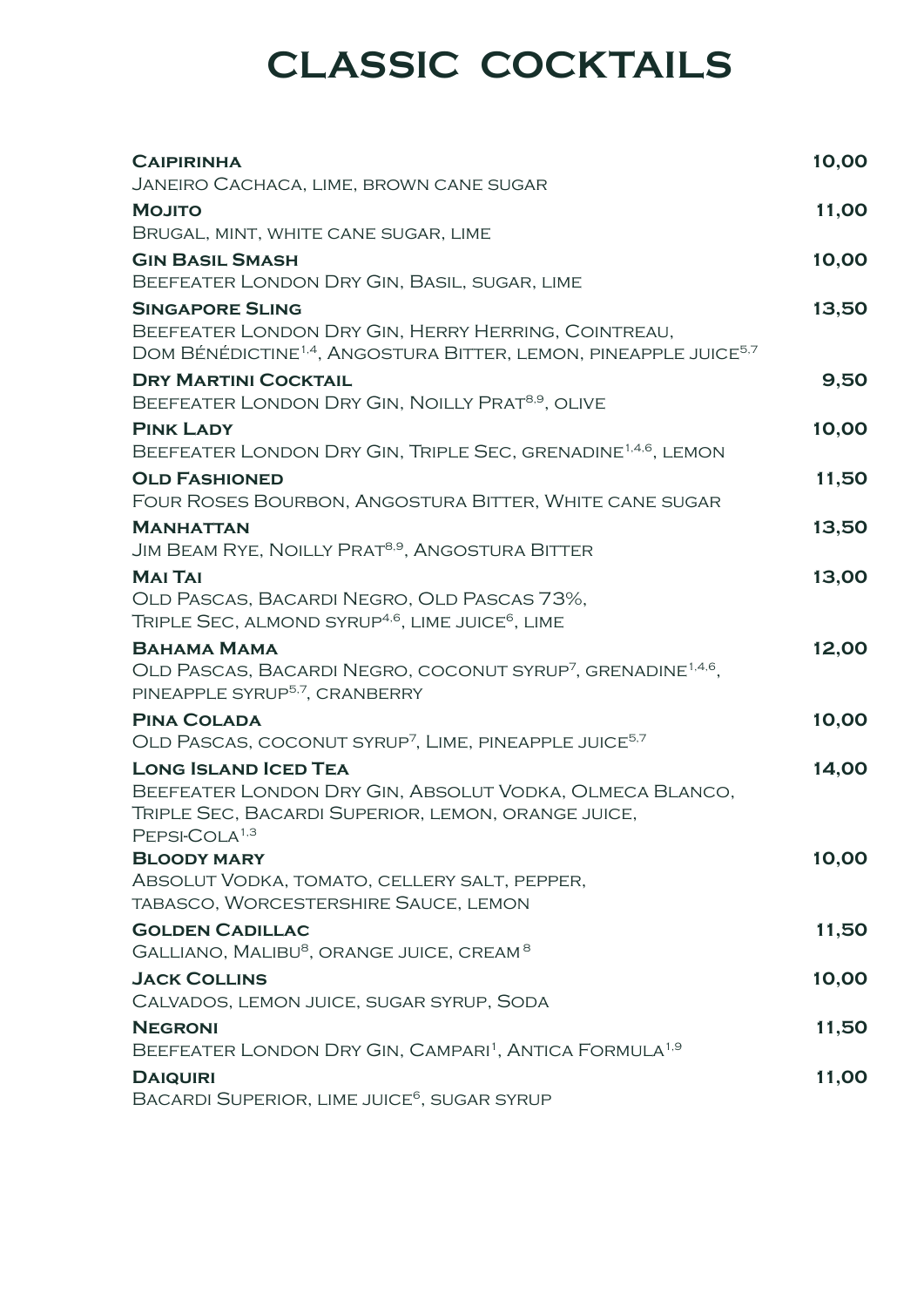## **SIGNATURE COCKTAILS**

| <b>RASPBERRY THYME SMASH</b>                                                                                                            | 10,00 |
|-----------------------------------------------------------------------------------------------------------------------------------------|-------|
| BEEFEATER LONDON DRY GIN, LIME JUICE, SUGAR SYRUP,                                                                                      |       |
| RASPBERRY, THYME                                                                                                                        |       |
| <b>BITTER SWEET SYMPHONY</b>                                                                                                            | 11,00 |
| BEEFEATER LONDON DRY GIN, APEROL <sup>1,2</sup> , GRAPEFRUIT JUICE,<br>MARACUJA SYRUP <sup>1,7</sup>                                    |       |
| <b>DREAM CATCHER</b>                                                                                                                    | 12,00 |
| LICOR 43 <sup>1</sup> , BACARDI SUPERIOR, LIME JUICE <sup>6</sup> , ORANGE JUICE,<br>PASSION FRUIT JUICE <sup>1,7</sup> , VANILLA SYRUP |       |
| <b>NORDIC SUMMER</b>                                                                                                                    | 10,00 |
| ABSOLUT VODKA, GRENADINE <sup>1,4,6</sup> , LIME JUICE <sup>6</sup> ,                                                                   |       |
| PASSION FRUIT SYRUP <sup>1,7</sup> , ORANGE JUICE                                                                                       |       |
| <b>DEEP BLUE SEA</b>                                                                                                                    | 11,00 |
| ABSOLUT VODKA, BLUE CURAÇAO <sup>1</sup> , LEMON JUICE,                                                                                 |       |
| ALMOND SYRUP <sup>4,6</sup> , PINEAPPLE JUICE <sup>5,7</sup> , BITTER LEMON <sup>2,5</sup>                                              |       |
| <b>MISS ROYAL</b>                                                                                                                       | 13,00 |
| MARTEL VS, RIESLING WINE, HONEY, DRY FRUITS <sup>9</sup> ,                                                                              |       |
| CHAMPAGNE <sup>9</sup>                                                                                                                  |       |
| <b>SERPENT'S TOOTH</b>                                                                                                                  | 12,50 |
| JAMESON, CARAWAY, ANTICA FORMULA <sup>1,9</sup> ,                                                                                       |       |
| LEMON JUICE, ANGOSTURA BITTER                                                                                                           |       |
| <b>FERNWEH</b>                                                                                                                          | 10,00 |
| CARAWAY, PINEAPPLE JUICE <sup>5,7</sup> , PAULANER WEISSBIER                                                                            |       |
| <b>HERBS MEETS WINE</b>                                                                                                                 | 10,00 |
| JÄGERMEISTER, RIESLING WINE, APPLE JUICE, LIME JUICE                                                                                    |       |

## **NON-ALCOHOLIC**

| <b>BROMFRUIT</b><br>GRAPEFRUIT JUICE, LEMON, BLACKBERRY SYRUP <sup>7</sup> , SUGAR SYRUP <sup>7</sup>          | 7,00 |
|----------------------------------------------------------------------------------------------------------------|------|
| <b>PEACH ALE</b><br>PEACH JUICE, PASSION FRUIT SYRUP <sup>1,7</sup> , LEMON, SCHWEPPES GINGER ALE <sup>1</sup> | 8,00 |
| <b>IPANEMA</b><br>SCHWEPPES GINGER ALE <sup>1</sup> , PASSION FRUIT JUICE <sup>1,7</sup> , BROWN SUGAR, LIME   | 8,00 |
| <b>TONIC BERRY</b><br>ORANGE JUICE, LEMON JUICE, STRAWBERRY SYRUP <sup>7</sup> , TONIC WATER                   | 7,00 |
| <b>VIRGIN PINA COLADA</b><br>PNEAPPLE JUICE <sup>5,7</sup> , COCONUT SYRUP <sup>7</sup>                        | 7.00 |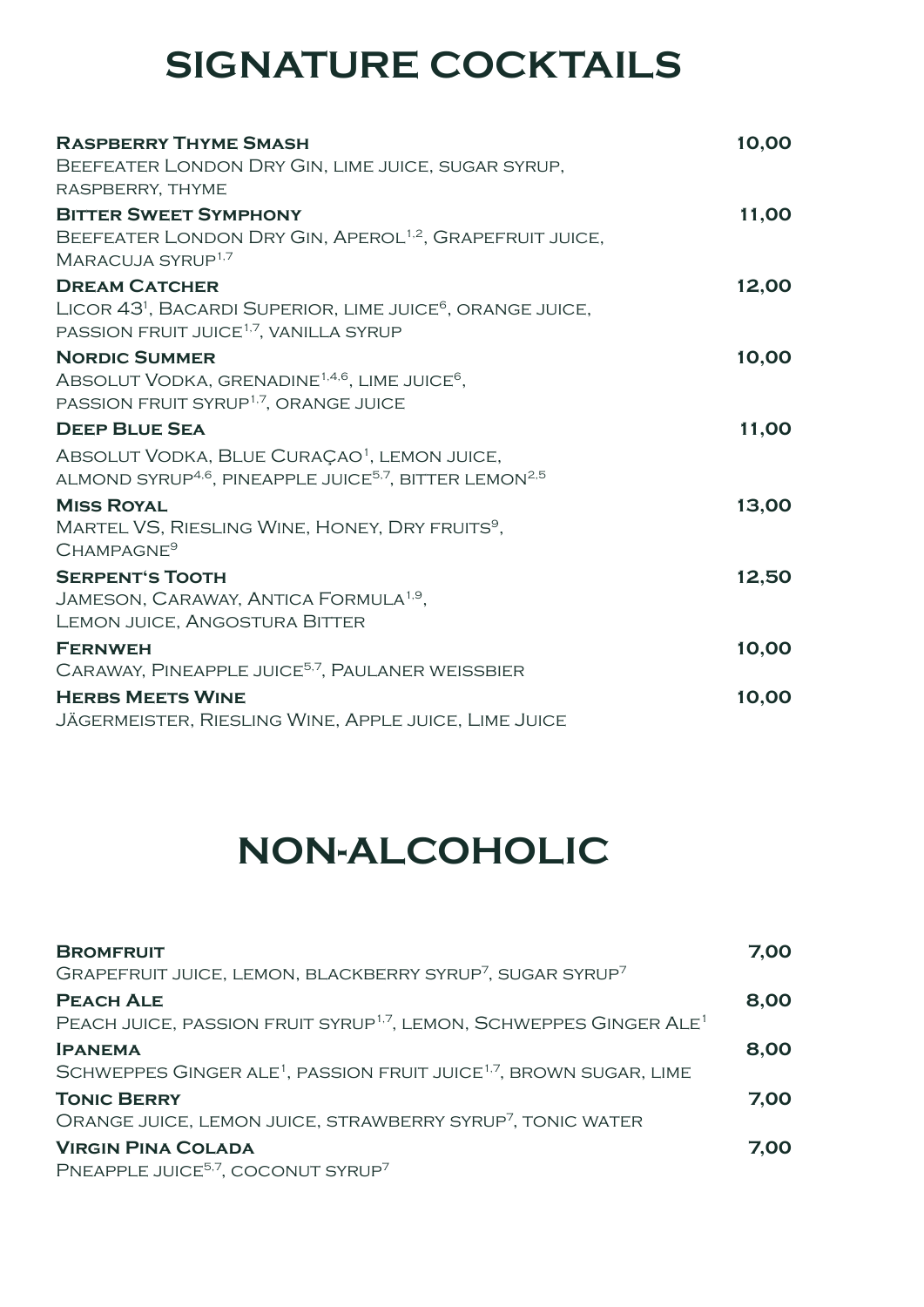## **LONGDRINKS / HIGHBALLS**

| <b>CUBA LIBRE</b>                                                       | 9,00  |
|-------------------------------------------------------------------------|-------|
| BRUGAL 3Y., PEPSI COLA <sup>1,3</sup> , LIME                            |       |
| <b>MOSCOW MULE</b>                                                      | 9,00  |
| MOSKOVSKAYA, LIME, SCHWEPPES GINGER BEER <sup>7</sup>                   |       |
| <b>HORSE'S NECK</b>                                                     | 10,00 |
| FOUR ROSES BOURBON, ANGOSTURA BITTER, SCHWEPPES GINGER ALE <sup>1</sup> |       |
| <b>GIN MULE</b>                                                         | 12,00 |
| BEEFEATER LONDON DRY GIN, LIME, THOMAS HENRY SPICY GINGER <sup>7</sup>  |       |
| <b>EMERALD FIZZ</b>                                                     | 11,00 |
| <b>GIN, CUCUMBER SYRUP, LIME, FEVERTREE</b>                             |       |
| <b>SMOKEY HONEY</b>                                                     | 12,50 |
| BRUICHLADDICH ISLAY BARLEY, LIME JUICE, HONEY                           |       |
| <b>TROPICAL DAIQUIRI</b>                                                | 10,50 |
| BOTUCAL PLANAS, LIME JUICE, PASSION FRUIT                               |       |
| <b>GIMLET</b>                                                           | 9,50  |
| BEEFEATER LONDON DRY GIN, LIME JUICE <sup>6</sup>                       |       |

## **SOURS**

**Your favourite spirit as SOUR-COCKTAIL with lemon and sugar. Spirit + 3,00**

**Our advice:**

WE CREATE THE LONG DRINK OF YOUR CHOICE! A long drink consists of your favourite spirit (4cl) and a soft drink (0,2l).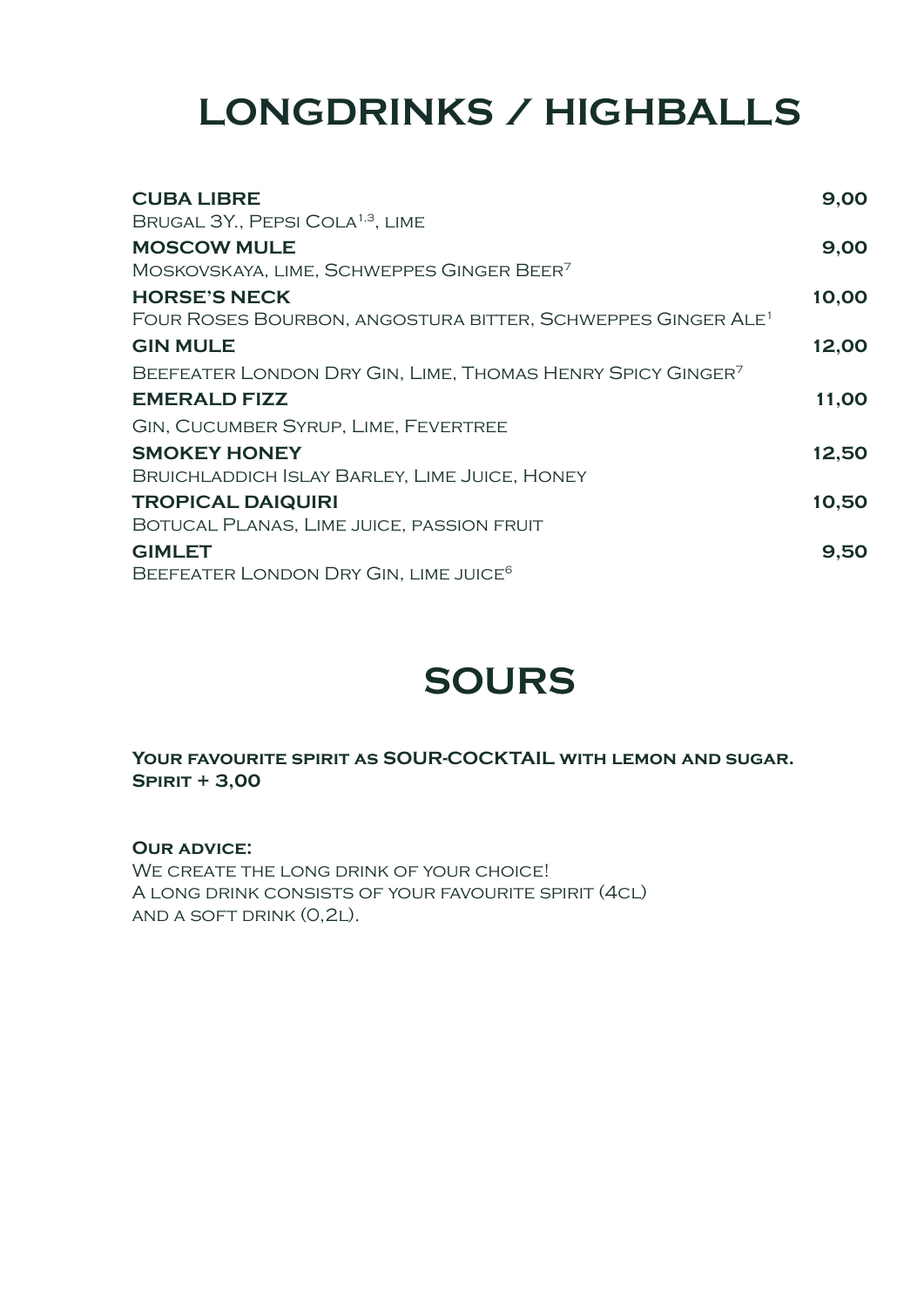## **GIN & TONIC MIX IT YOURSELF**

Mix your own Gin & Tonic! Choose your own gin and your favourite tonic. To perfect your experience refine your drink WITH 2 CONDIMENTS OF YOUR CHOICE.

#### **Our advice:**

| BEEFEATER LONDON DRY GIN + SCHWEPPES DRY TONIC |      |
|------------------------------------------------|------|
| WITH ROSEMARY UND LEMON                        | 9,50 |

| GIN:                                                 |      |       |
|------------------------------------------------------|------|-------|
| <b>CUCUMBERLAND DRY GIN, HANOVER, GER</b>            | 4CL  | 13,50 |
| <b>NIEMAND GIN, HANOVER, GER</b>                     | 4CL  | 17,50 |
| ROSSGOSCHEN DRY GIN (SEASONAL), HANOVER, GER         | 4CL  | 14,50 |
| <b>TINTE GIN BY EDELRANZ, MAINZ, GER</b>             | 4CL  | 14,50 |
| <b>MONKEY 47, BLACK FOREST, GER</b>                  | 4CL  | 17,50 |
| OX&STUDS DRY GIN, BLACK FOREST, GER                  | 4CL  | 16,00 |
| THE DUKE, MUNICH, GER                                | 4CL  | 10,50 |
| <b>BEEFEATER, LONDON DRY GIN, UK</b>                 | 4CL  | 7,50  |
| BEEFEATER 24, UK                                     | 4CL  | 11,00 |
| <b>BOMBAY SAPPHIRE, LONDON DRY GIN, UK</b>           | 4CL  | 8,50  |
| <b>BROKERS, LONDON DRY GIN, UK</b>                   | 4CL  | 8,50  |
| <b>TANQUERAY LONDON DRY GIN, UK</b>                  | 4CL  | 8,00  |
| <b>TANQUERAY NO. TEN, LONDON DRY GIN, UK</b>         | 4CL  | 11,50 |
| <b>HAYMANNS DRY GIN, UK</b>                          | 4CL  | 9,50  |
| <b>HAYMANNS OLD TOM, UK</b>                          | 4CL  | 10,50 |
| <b>BROCKMANS, UK</b>                                 | 4CL  | 14,50 |
| PLYMOUTH GIN, UK                                     | 4CL  | 9,00  |
| THE LONDON ORIGINAL BLUE GIN, UK                     | 4CL  | 12,00 |
| <b>HENDRICK'S GIN, SCOTLAND</b>                      | 4CL  | 13,50 |
| <b>THE BOTANIST, ISLAY DRY GIN</b>                   | 4CL  | 10,50 |
| <b>SAFFRON GIN, FRANCE</b>                           | 4CL  | 10,50 |
| <b>GIN MARE, SPAIN</b>                               | 4CL  | 14,50 |
| <b>GIN NORDES, SPAIN</b>                             | 4CL  | 12,50 |
| <b>Z44, SOUTH TYROL</b>                              | 4CL  | 19,00 |
| <b>RUTTE CELERY GIN, NETHERLANDS</b>                 | 4CL  | 14,00 |
| <b>ROKU, JAPANES CRAFT GIN</b>                       | 4CL  | 10,50 |
| <b>TONIC:</b>                                        |      |       |
| (PRICES ONLY IN CONNECTION WITH ABOVE MENTIONED GIN) |      |       |
| <b>SCHWEPPES DRY TONIC</b>                           | O,2L | 2,00  |
| <b>FEVERTREE MEDITERRAEAN</b>                        | O,2L | 3,00  |
| 1724 TONIC                                           | O,2L | 3,50  |

**THOMAS HENRY** 2,00

**Condiments:**

Sage, rosemary, orange, grapefruit, lemon, lime, cucumber, sea salt, blackpepper, nutmeg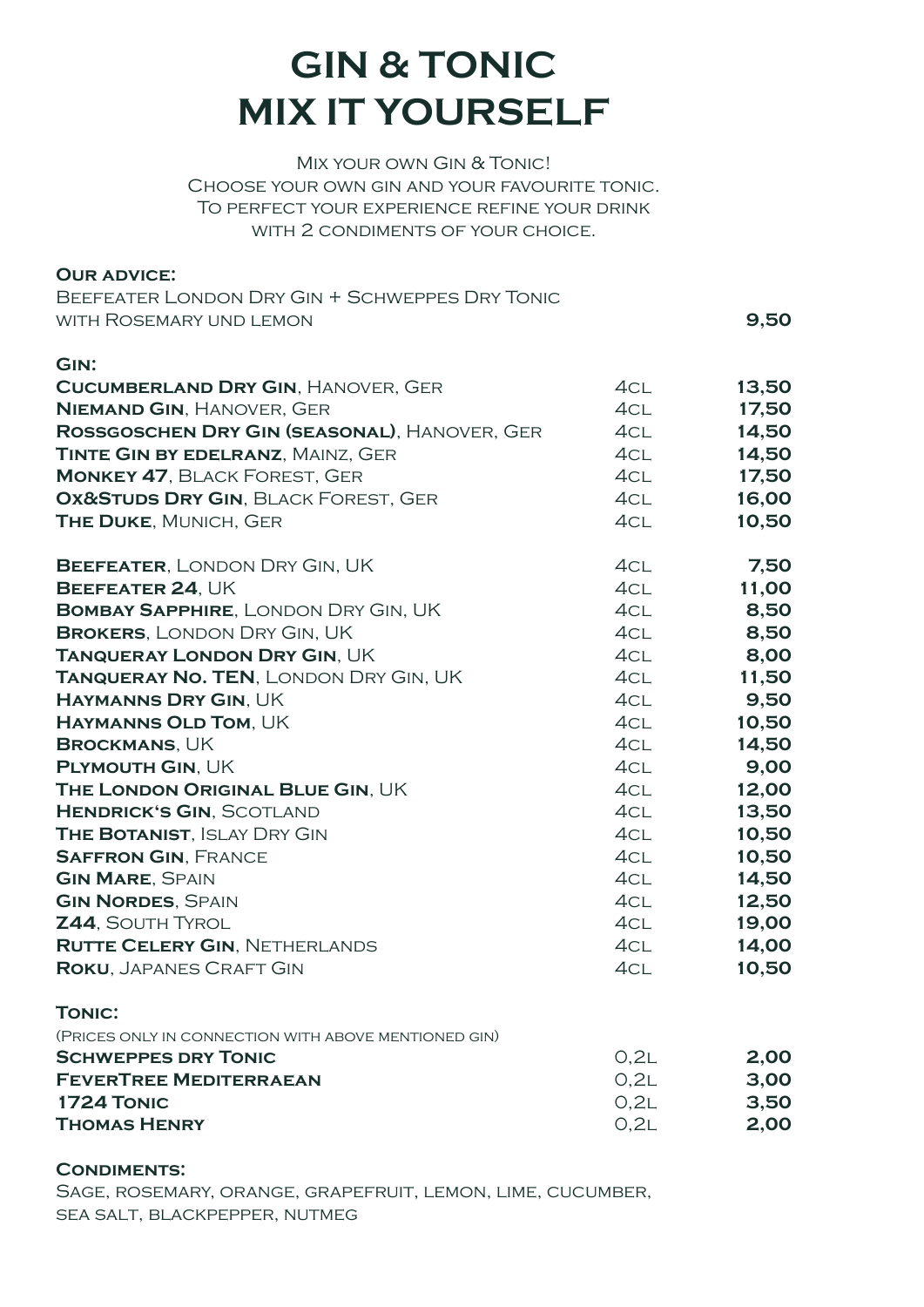### **Pelikan's Flight**

Same spirit, different taste.

It is always amazing how different apparently identical spirits can taste. But not only the taste is different also the smell, the production, and many other things can vary.

WITH OUR "FLIGHTS" WE WOULD LIKE TO GIVE YOU THE CHANCE TO FACE THIS taste experience and sharpen your senses. (OUR "FLIGHTS" ARE SERVED WITH A BREAD BASKET AND A CARAFE OF WATER)

**Brandy Flight, 2cl each:** Carlos I Carlos I Amontillado Carlos I Pedro Ximenez

**16,00**

**Rum Flight, 2cl each:** Mezan Jamaika

Mezan Trinidad Caroni Mezan Panama

**18,50**

As a special experience for the senses we offer our Scotch Flight.

**Glenkinchie 12yrs.** Lowland LAGAVULIN 12YRS. **ISLAY Oban 16yrs.** West Highland **Cragganmore 12yrs.** Speyside **Talisker 10yrs.** Skye **Dalwhinnie 15yrs.** Highland (2cl each)

**39,00**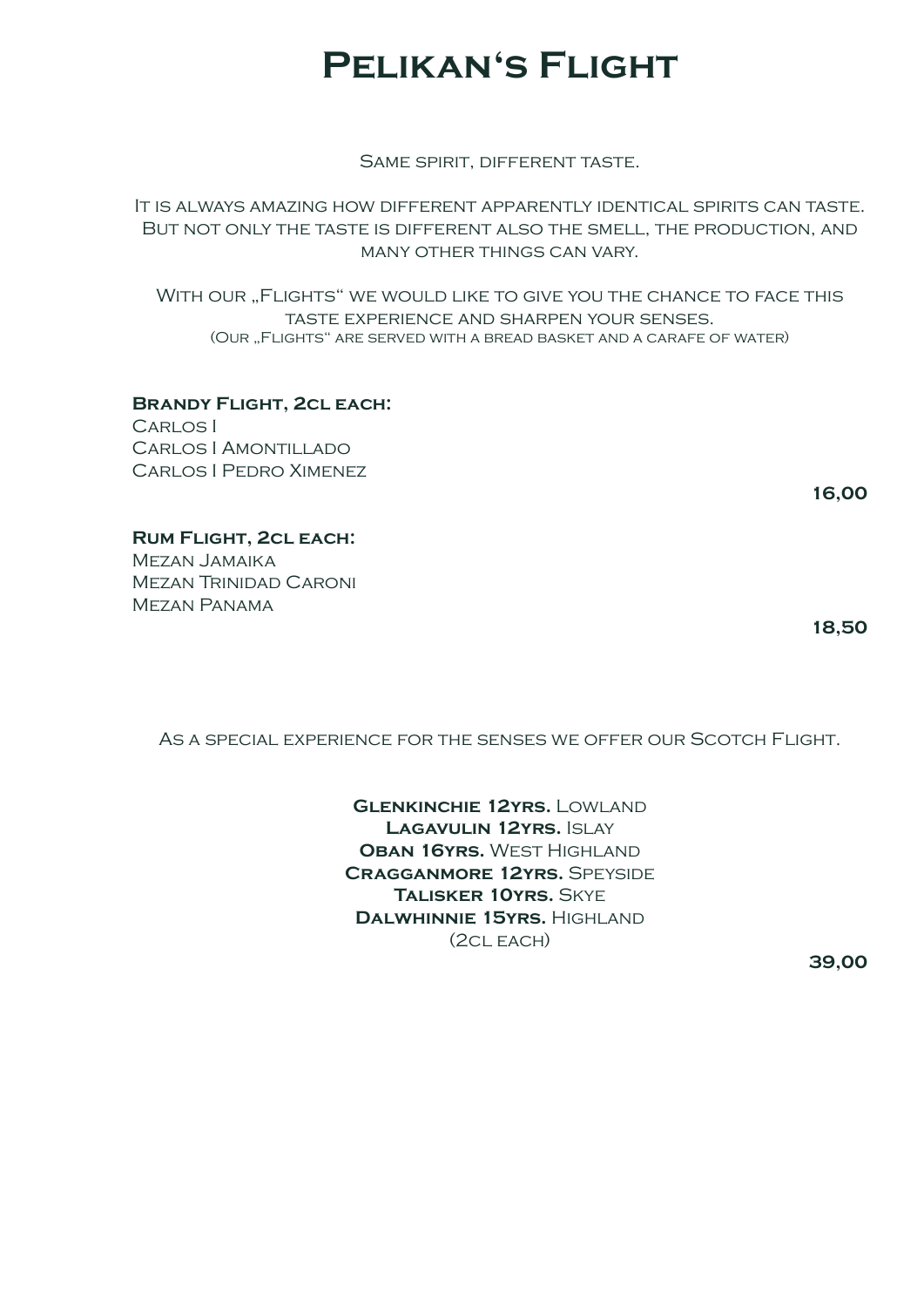## **WHISK(E)Y "UISGE BEATHA"**

#### **GERMAN**

| <b>SCHWANE BLACK SWAN, SINGLE MALT, FRANKE</b>                             | 4CL        | 28,00          |
|----------------------------------------------------------------------------|------------|----------------|
| <b>SLYRS, BAVARIAN SINGLE MALT</b>                                         | 4CL        | 18,50          |
| <b>SLYRS, OLOROSO</b>                                                      | 4CL        | 19,00          |
| <b>SLYRS, PORTWEIN</b>                                                     | 4CL        | 19,00          |
| <b>SLYRS, PEDRO XIMENEZ</b>                                                | 4CL        | 19,00          |
| <b>ZIEGLER, AUREUM CHESTNUT</b>                                            | 4CL        | 18,00          |
| <b>AUREUM 1865 SINGLE MALT</b>                                             | 4CL        | 21,00          |
| <b>SPEYSIDE</b>                                                            |            |                |
| <b>ABERLOUR, 12 YEARS</b>                                                  | 4CL        | 14,00          |
| <b>ABERLOUR A'BUNADH</b>                                                   | 4CL        | 24,00          |
| <b>BENRIACH, 10 YEARS</b>                                                  | 4CL        | 16,00          |
| <b>BENROMACH, 10 YEARS</b>                                                 | 4CL        | 17,00          |
| CARDHU, 12 YEARS <sup>1</sup>                                              | 4CL        | 14,00          |
| THE BALVENIE DOUBLE WOOD, 12 YEARS                                         | 4CL        | 18,00          |
| THE BALVENIE PORT WOOD, 21 YEARS                                           | 4CL        | 48,00          |
| <b>GLENROTHES SELECT RESERVE</b>                                           | 4CL        | 15,00          |
| <b>GLENFIDDICH SELECT RESERVE, 12 YEARS1</b>                               | 4CL        | 12,00          |
| <b>GLENFIDDICH SOLERA RESERVE, 15 YEARS1</b>                               | 4CL        | 16,00          |
| <b>GLENFIDDICH SINGLE MALT, 18 YEARS<sup>1</sup></b>                       | 4CL        | 23,00          |
| <b>GLENDRONACH, 12 YEARS</b>                                               | 4CL        | 15,00          |
| <b>GLENDRONACH, 2003 LTD. EDITION</b>                                      | 4CL        | 49,00          |
| <b>KNOCKANDO, 12 YEARS</b>                                                 | 4CL        | 11,00          |
| <b>SINGLETON, 18 YEARS</b>                                                 | 4CL        | 24,00          |
| <b>HIGHLANDS</b>                                                           |            |                |
| <b>ANCONC, PEATHEART</b>                                                   | 4CL        | 22,00          |
| <b>ANCONC, 12 YEARS SINGLE MALT</b>                                        | 4CL        | 12,00          |
| <b>ANCONC, 24 YEARS SINGLE MALT</b>                                        | 4CL        | 38,00          |
| <b>BALBLAIR, 12 YEARS</b>                                                  | 4CL        | 20,00          |
| DALWHINNIE, 15 YEARS <sup>1</sup>                                          | 4CL        | 13,00          |
| <b>GLENMORANGIE, 10 YEARS1</b>                                             | 4CL<br>4CL | 13,00          |
| <b>GLENMORANGIE, 18 YEARS1</b><br><b>GLENMORANGIE, LASANTA<sup>1</sup></b> | 4CL        | 30,00<br>17,50 |
| <b>GLENMORANGIE, QUINTA RUBAN</b>                                          | 4CL        | 18,00          |
| <b>GLENMORANGIE, NECTAR D'OR</b>                                           | 4CL        | 19,00          |
| <b>GLENMORANGIE, SIGNET</b>                                                | 4CL        | 55,00          |
| <b>CRAGGANMORE, 12 YEARS1</b>                                              | 4CL        | 13,00          |
| <b>GLENFARCLAS, 12 YEARS</b>                                               | 4CL        | 13,00          |
| OBAN, 14 YEARS                                                             | 4CL        | 16,00          |
| <b>THE GLENLIVET, 15 YEARS</b>                                             | 4CL        | 14,00          |
| THE GLENLIVET, 18 YEARS <sup>1</sup>                                       | 4CL        | 19,00          |
| OLD PULTENEY, 12 YEARS                                                     | 4CL        | 13,00          |
| OLD PULTENEY, HUDDART                                                      | 4CL        | 16,00          |
| <b>MACKINLAY'S, SHACKLETON</b>                                             | 4CL        | 12,00          |
| DALMORE, 12 YEARS                                                          | 4CL        | 18,00          |
| DALMORE, 18 YEARS                                                          | 4CL        | 42,00          |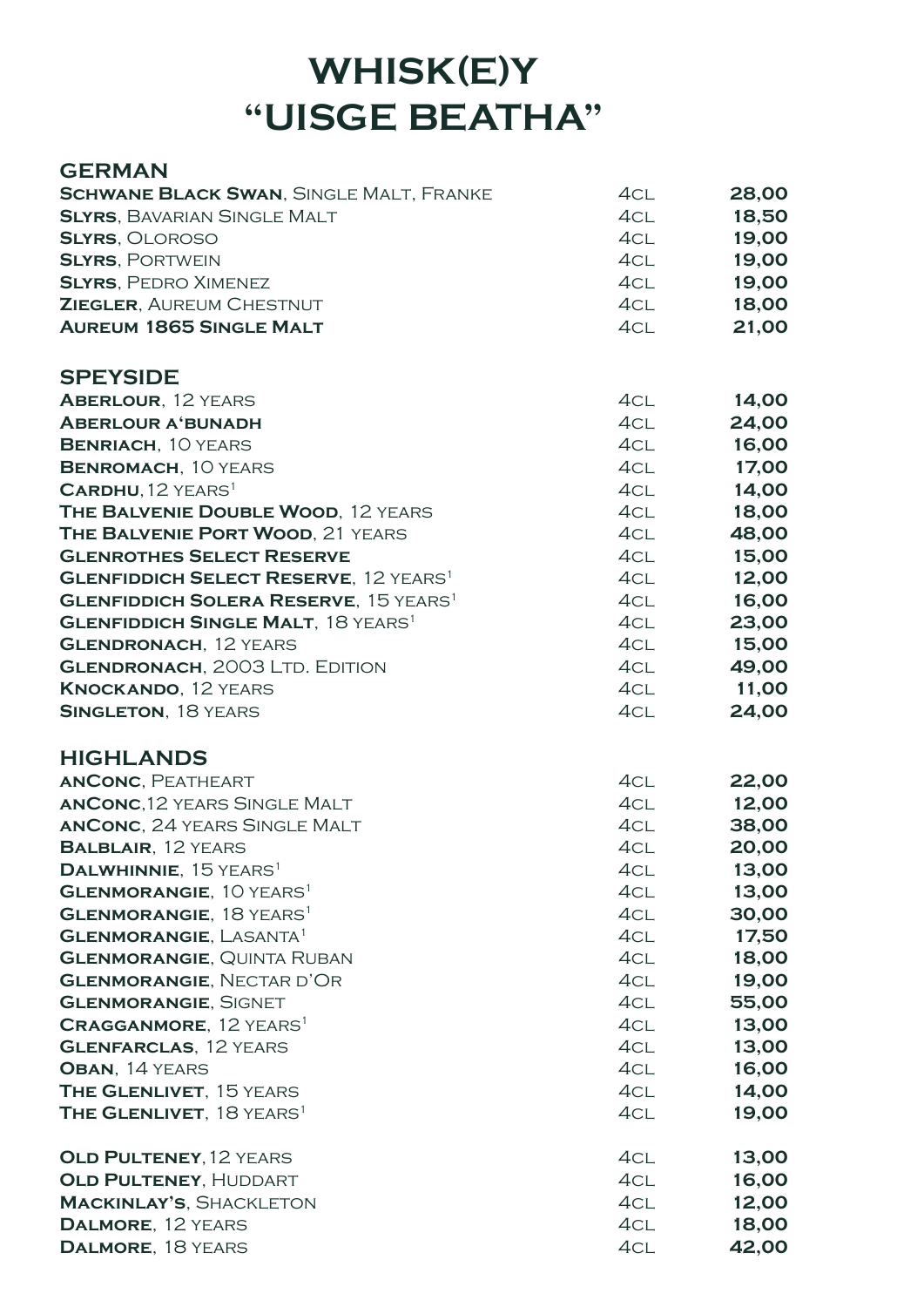| <b>THE LOWLANDS</b>                                                                                  |            |                |
|------------------------------------------------------------------------------------------------------|------------|----------------|
| <b>AUCHENTOSHAN, AMERICAN OAK</b>                                                                    | 4CL        | 13,00          |
| <b>AUCHENTOSHAN, THREE WOOD</b>                                                                      | 4CL        | 15,00          |
| <b>GLENKINCHIE, 12 YEARS</b> <sup>1</sup>                                                            | 4CL        | 13,00          |
|                                                                                                      |            |                |
| <b>ISLAY</b>                                                                                         |            |                |
| <b>BRUICHLADDICH, ISLAY BARLEY</b>                                                                   | 4CL        | 8,50           |
| <b>BRUICHLADDICH, PORT CHARLOTTE 2011</b>                                                            | 4CL        | 22,00          |
| <b>BRUICHLADDICH, CLASSIC LADDIE 50%</b>                                                             | 4CL        | 19,00          |
| <b>BRUICHLADDICH, OCTOMORE 9.1, SCOTTISH BARLEY</b>                                                  | 4CL        | 54,00          |
|                                                                                                      |            |                |
| <b>BOWMORE, 25 YEARS</b> <sup>1</sup>                                                                | 4CL        | 80,00          |
| <b>CAOL ILA, ISLAY MALT 12 YEARS<sup>1</sup></b>                                                     | 4CL        | 16,00          |
| LAGAVULIN, 16 YEARS <sup>1</sup>                                                                     | 4CL        | 19,00          |
| LAPHROAIG, 10 YEARS <sup>1</sup>                                                                     | 4CL        | 14,00          |
| <b>BUNNAHABHAIN, 12 YEARS</b>                                                                        | 4CL        | 17,00          |
| <b>BUNNAHABHAIN, 18 YEARS</b>                                                                        | 4CL        | 36,00          |
| <b>ARDBEG, 10 YEARS</b>                                                                              | 4CL        | 16,00          |
| <b>ARDBEG, CORRYVRECKAN</b>                                                                          | 4CL        | 22,00          |
| <b>ARDBEG, UIGEADAIL</b>                                                                             | 4CL        | 22,00          |
|                                                                                                      |            |                |
| <b>ORKNEY</b>                                                                                        |            |                |
| <b>HIGHLAND PARK, 12 YEARS</b>                                                                       | 4CL        | 14,50          |
| <b>HIGHLAND PARK, 18 YEARS</b>                                                                       | 4CL        | 37,00          |
| <b>SCAPA, 16 YEARS</b>                                                                               | 4CL        | 22,00          |
|                                                                                                      |            |                |
| <b>JURA</b>                                                                                          |            |                |
| <b>ISLE OF JURA, 10 YEARS1</b>                                                                       | 4CL        | 14,00          |
| <b>ISLE OF JURA, 16 YEARS<sup>1</sup></b>                                                            | 4CL        | 20,00          |
| <b>ISLE OF JURA, PROPHECY<sup>1</sup></b>                                                            | 4cl        | 24,00          |
|                                                                                                      |            |                |
| <b>SKYE</b>                                                                                          |            |                |
| TALISKER, 10 YEARS <sup>1</sup>                                                                      | 4CL        | 13,00          |
| TALISKER, NORTH 57°, CASK STRENGHT <sup>1</sup>                                                      | 4CL        | 22,00          |
| TALISKER, 18 YEARS <sup>1</sup>                                                                      | 4CL        | 27,00          |
| <b>TALISKER, STORM<sup>1</sup></b>                                                                   | 4CL        | 16,00          |
|                                                                                                      |            |                |
| <b>BLENDED / SCOTCH</b>                                                                              |            |                |
| <b>BALLANTINE'S FINEST<sup>1</sup></b>                                                               | 4CL        | 8,00           |
| <b>BALLANTINE'S, 12 YEARS</b> <sup>1</sup>                                                           | 4CL        | 11,00          |
| <b>CHIVAS REGAL, 12 YEARS1</b>                                                                       | 4CL        | 10,00          |
| <b>CHIVAS REGAL, 18 YEARS1</b>                                                                       | 4CL        | 18,50          |
| <b>CHIVAS ROYAL SALUTE, 21 YEARS</b>                                                                 | 4CL        | 44,00          |
| <b>DIMPLE, 15 YEARS</b> <sup>1</sup>                                                                 | 4CL        | 11,00          |
| <b>MONKEY SHOULDER, BLENDED MALT SCOTCH WHISKY</b><br><b>JOHNNIE WALKER, BLACK LABEL<sup>1</sup></b> | 4CL<br>4CL | 10,50          |
| <b>JOHNNIE WALKER, GOLD LABEL<sup>1</sup></b>                                                        | 4CL        | 11,50<br>14,00 |
| <b>JOHNNIE WALKER, BLUE LABEL<sup>1</sup></b>                                                        | 4CL        | 59,00          |
| <b>JOHNNIE WALKER, KING GEORGE<sup>1</sup></b>                                                       | 4CL        | 139,00         |
|                                                                                                      |            |                |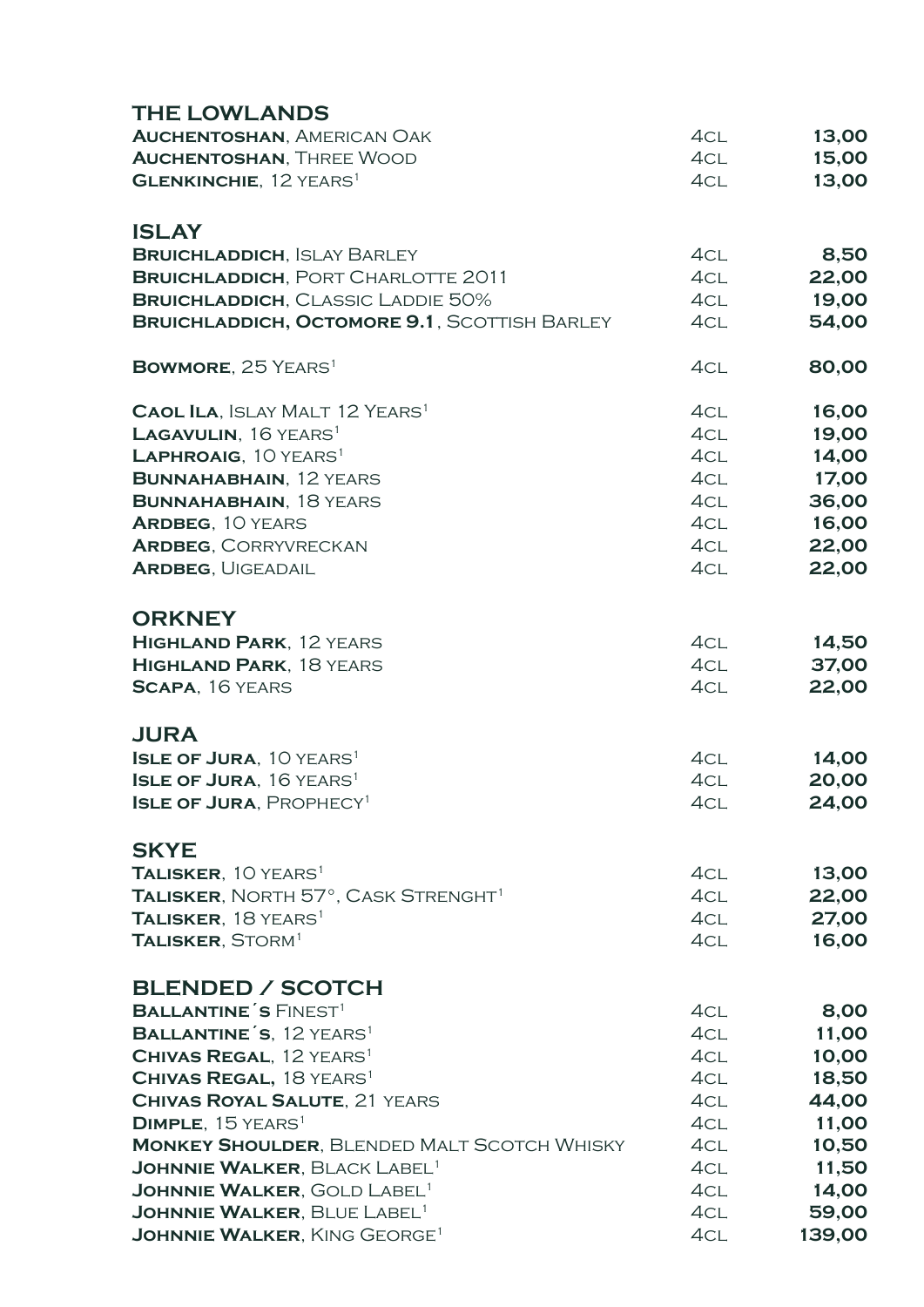| <b>IRISH</b>                                        |     |       |
|-----------------------------------------------------|-----|-------|
| <b>BUSHMILLS MALT, 10 YEARS<sup>1</sup></b>         | 4CL | 11,50 |
| <b>BUSHMILLS, BLACK BUSH<sup>1</sup></b>            | 4CL | 9,50  |
| <b>BUSHMILLS, RED BUSH1</b>                         | 4CL | 8,00  |
| <b>BUSHMILLS, 16 YEARS</b>                          | 4CL | 23,00 |
| <b>MIDLETON, VERY RARE</b>                          | 4CL | 36,00 |
| <b>REDBREAST, 12 YEARS</b>                          | 4CL | 16,00 |
| <b>THE SEXTON, SINGLE MALT</b>                      | 4CL | 12,00 |
| <b>JAMESON</b> <sup>1</sup> , IRISH WHISKY          | 4CL | 9,00  |
| ROE & CO, BLENDED IRISH WHISKY                      | 4CL | 14,50 |
| <b>WRITER'S TEARS, CASK STRENGTH</b>                | 4CL | 31,00 |
| <b>AMERICAN</b>                                     |     |       |
| <b>BULLEIT, BOURBON</b>                             | 4CL | 9,50  |
| <b>BOOKER'S, BOURBON</b>                            | 4CL | 23,00 |
| <b>ELIJAH CRAIG, 12 YEARS</b>                       | 4CL | 12,00 |
| <b>JACK DANIEL'S, TENNESSEE OLD NO. 7</b>           | 4CL | 9,00  |
| <b>GENTLEMAN JACK, TENNESSEE</b>                    | 4CL | 12,00 |
| <b>FOUR ROSES, BOURBON</b>                          | 4CL | 8,00  |
| <b>JIM BEAM, BOURBON</b>                            | 4CL | 6,50  |
| <b>JIM BEAM RYE, BOURBON</b>                        | 4CL | 8,50  |
| <b>WOODFORD RESERVE, BOURBON</b>                    | 4CL | 13,00 |
| <b>MITCHERS, BOURBON</b>                            | 4CL | 19,00 |
| <b>WILD TURKEY 101, BOURBON</b>                     | 4CL | 9,50  |
| <b>CANADIAN</b>                                     |     |       |
| <b>CANADIAN CLUB</b> <sup>1</sup>                   | 4CL | 7,00  |
| <b>CANADIAN CLUB, CLASSIC, 12 YEARS<sup>1</sup></b> | 4CL | 11,50 |
| <b>CROWN ROYAL, CANADIAN WHISKY</b>                 | 4CL | 7,50  |
| <b>JAPAN</b>                                        |     |       |
| <b>SUNTORY TOKI</b>                                 | 4CL | 12,00 |
| <b>NIKKA FROM THE BARREL</b>                        | 4CL | 16,50 |
| <b>TAIWAN</b>                                       |     |       |
| <b>KAVALAN, SINGLE MALT WHISKY</b>                  | 4CL | 26,00 |
| <b>SWEDEN</b>                                       |     |       |
| <b>MACKMYRA, SKÖRTEDID</b>                          | 4CL | 21,00 |
| <b>MACKMYRA, 10 YEARS</b>                           | 4CL | 21,00 |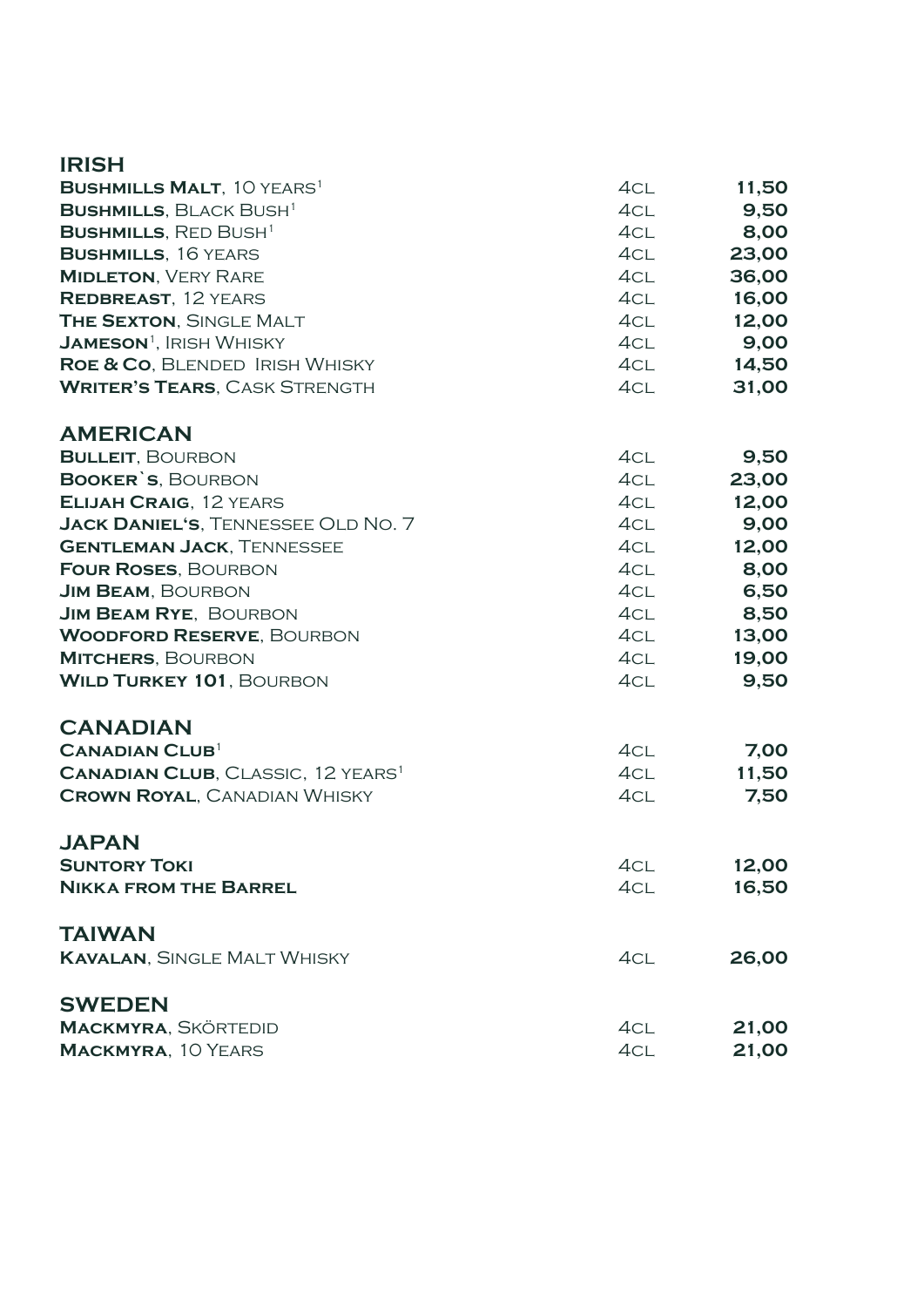## **VODKA**

| $BELVEDERE - POLAND$                                 | 4CL | 16,00 |
|------------------------------------------------------|-----|-------|
| $M$ OSKOVSKAYA – RUSSIA                              | 4CL | 7,00  |
| <b>MOSKOVSKAYA CRISTALL, SUPERIOR VODKA - RUSSIA</b> | 4CL | 9,50  |
| <b>ABSOLUT VODKA, DIFFERNT SORTS - SWEDEN</b>        | 4CL | 7,50  |
| <b>ABSOLUT VODKA 100 - SWEDEN</b>                    | 4CL | 9,00  |
| <b>ABSOLUT ELYX, PREMIUM VODKA - SWEDEN</b>          | 4CL | 17,00 |
| <b>GREY GOOSE - FRANCE</b>                           | 4CL | 14,50 |
| $STOLICHNAYA ELIT - LITHUANIA$                       | 4CL | 24,00 |

## **TEQUILA/MEZCAL**

| <b>CORRALEJO, BLANCO</b>                            | 4cl             | 14,00 |
|-----------------------------------------------------|-----------------|-------|
| <b>CORRALEJO, REPOSADO</b>                          | 4CL             | 14,50 |
| <b>CORRALEJO, ANEJO</b>                             | 4 <sub>CL</sub> | 18,50 |
| <b>OLMECA, BLANCO</b>                               | 4CL             | 9,00  |
| <b>JOSE CUERVO, TRADICIONAL BLANCO 100% AGAVE</b>   | 4CL             | 8,50  |
| <b>JOSE CUERVO, TRADICIONAL REPOSADO 100% AGAVE</b> | 4CL             | 10,50 |
| <b>JOSE CUERVO, RESERVA DE LA FAMILIA</b>           | 4CL             | 34,00 |

## **RUM**

| <b>BACARDI CARTA BLANCA - USA</b>                        | 4cl | 7,50  |
|----------------------------------------------------------|-----|-------|
| <b>BACARDI CARTA NEGRA – USA</b>                         | 4cl | 7,50  |
| $BOTUCAL - VENEZUELA$                                    | 4CL | 13,50 |
| <b>BOTUCAL VINTAGE 2000 - VENEZUELA</b>                  | 4CL | 29,00 |
| <b>MOUNT GAY, ECLIPSE GOLD - BARBADOS</b>                | 4CL | 8,50  |
| <b>BRUGAL ANEJO 3 ANOS - DOM. REP.</b>                   | 4CL | 7,50  |
| <b>BRUGAL VIEJO GRAN RESERVA 8 ANOS - DOM. REP.</b>      | 4CL | 8,50  |
| <b>BARCELO IMPERIAL</b> $-$ DOM. REP.                    | 4CL | 12,50 |
| <b>PLANTATION 5 ANOS - DOM. REP.</b>                     | 4CL | 11,00 |
| <b>PLANTATION <math>XO - DOM</math>. REP.</b>            | 4CL | 20,00 |
| <b>THE KRAKEN BLACK SPICED RUM - CARRIBEAN</b>           | 4cl | 10,50 |
| <b>RON ZACAPA - SISTEMA SOLEROA 23 ANJEO - GUATEMALA</b> | 4CL | 22,00 |
| $MEZAN XO - JAMAICA$                                     | 4CL | 12,00 |
| <b>MEZAN</b> - TRINIDAD CARONI                           | 4CL | 16,00 |
| $MEZAN - PANAMA$                                         | 4CL | 20,00 |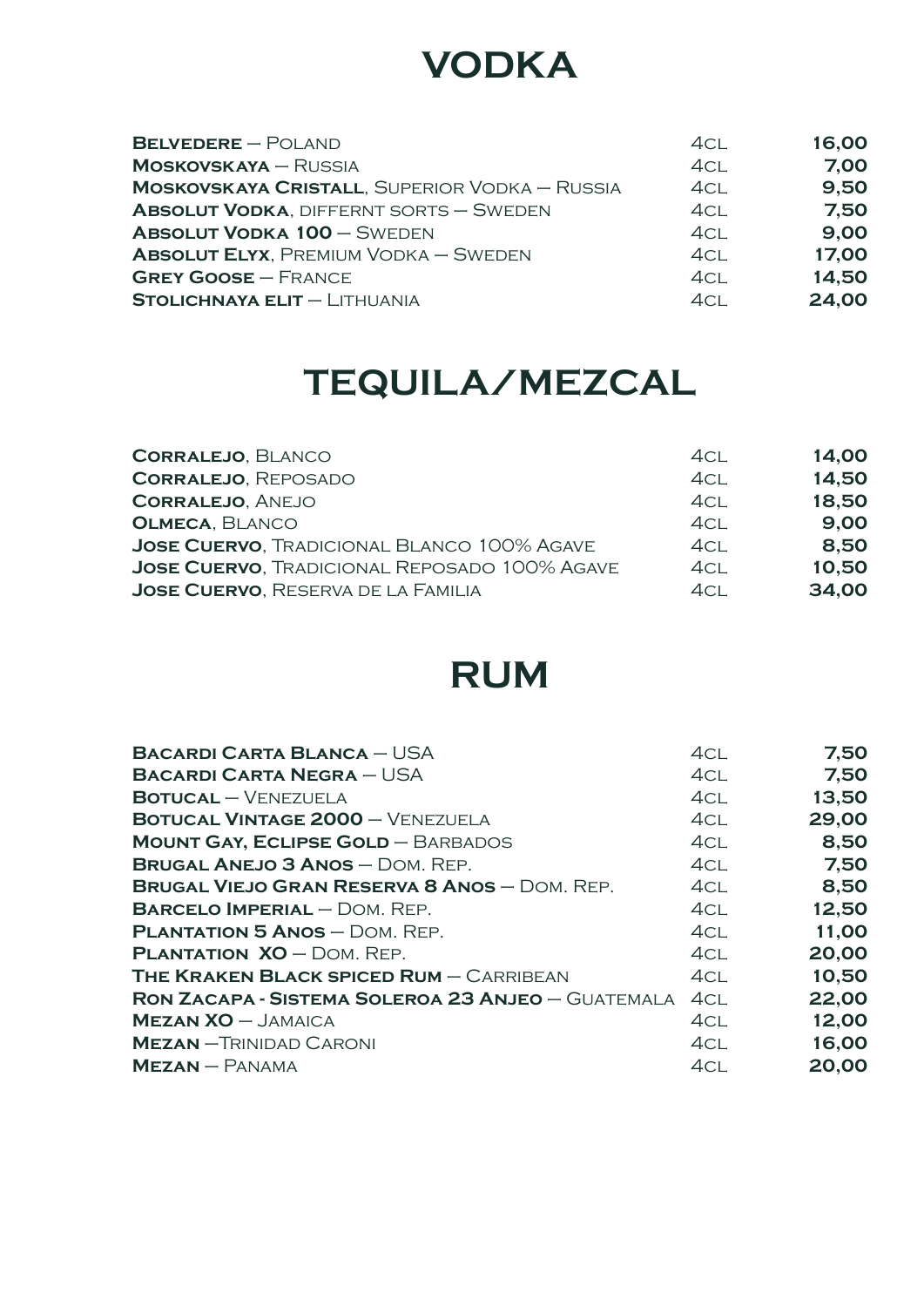## **ARMAGNAC/COGNAC/BRANDY**

| <b>CLÉS DES DUCS ARMANGAC V.S.O.P.</b> | 4CL             | 10,00  |
|----------------------------------------|-----------------|--------|
| <b>SAMALENS</b> V.S.O.P.               | 4CL             | 14,00  |
| <b>BARON OTARD</b>                     | 4CL             | 14,00  |
| <b>MARTELL V.S.</b>                    | 4CL             | 12,50  |
| <b>MARTELL X.O</b>                     | 4CL             | 42,00  |
| <b>DAVIDOFF CLASSIC</b>                | 4CL             | 18,00  |
| <b>DAVIDOFF EXTRA</b>                  | 4CL             | 22,50  |
| <b>RÉMY MARTIN 1738</b>                | 4CL             | 18,00  |
| <b>RÉMY MARTIN VSOP</b>                | 4CL             | 16,00  |
| <b>RÉMY MARTIN</b> COEUR DE COGNAC     | 4CL             | 17,00  |
| <b>RÉMY MARTIN LOUIS XIII.</b>         | 2CL             | 195,00 |
| <b>HINE RARE VSOP</b>                  | 4CL             | 17,50  |
| <b>HENNESSY FINE DE COGNAC</b>         | 4CL             | 12,50  |
| HENNESSY X.O.                          | 4CL             | 52,00  |
| <b>HENNESSY PARADIS EXTRA</b>          | 2 <sub>CL</sub> | 145,00 |
| $CARLOS I - SPAIN$                     | 4CL             | 10,50  |
| <b>CARLOS   AMONTILLADO - SPAIN</b>    | 4CL             | 17,50  |
| <b>CARLOS I PEDRO XIMÉNEZ - SPAIN</b>  | 4CL             | 17,50  |
| <b>CARLOS   IMPERIAL - SPAIN</b>       | 4CL             | 19,50  |
| <b>CARDENAL MENDOZA - SPAIN</b>        | 4CL             | 10,00  |
| <b>GRAN DUQUE D'ALBA - SPAIN</b>       | 4CL             | 10,00  |

### **CALVADOS**

| <b>PÂPIDOUX</b> X.O.             | 4CI  | 10,00 |
|----------------------------------|------|-------|
| <b>DAUPHIN FINE D'AUGE</b>       | 4CI. | 8.00  |
| <b>CHATEAU DE BREUIL 8 YEARS</b> | ACI  | 15.00 |

## **PORT / SHERRY**

| <b>OSBORNE FINO</b>                              | 4CL     | 5,50  |
|--------------------------------------------------|---------|-------|
| <b>OSBORNE RUBY PORT</b>                         | 4CL     | 7,00  |
| <b>OSBORNE BAILÉN OLOROSO</b>                    | 4CL     | 8,00  |
| <b>OSBORNE</b> PEDRO XIMÉNEZ 1827                | 4CL     | 8,00  |
| <b>OSBORNE</b> TAWNY PORT, 10 YEARS <sup>9</sup> | 4CL     | 13,50 |
| <b>SANDEMAN FINO</b>                             | 4CL     | 5,50  |
| <b>SANDEMAN PORTO TAWNY</b>                      | 4CL     | 6,00  |
| <b>TAYLORS PORT 10 YEARS</b>                     | $4$ CI. | 12,00 |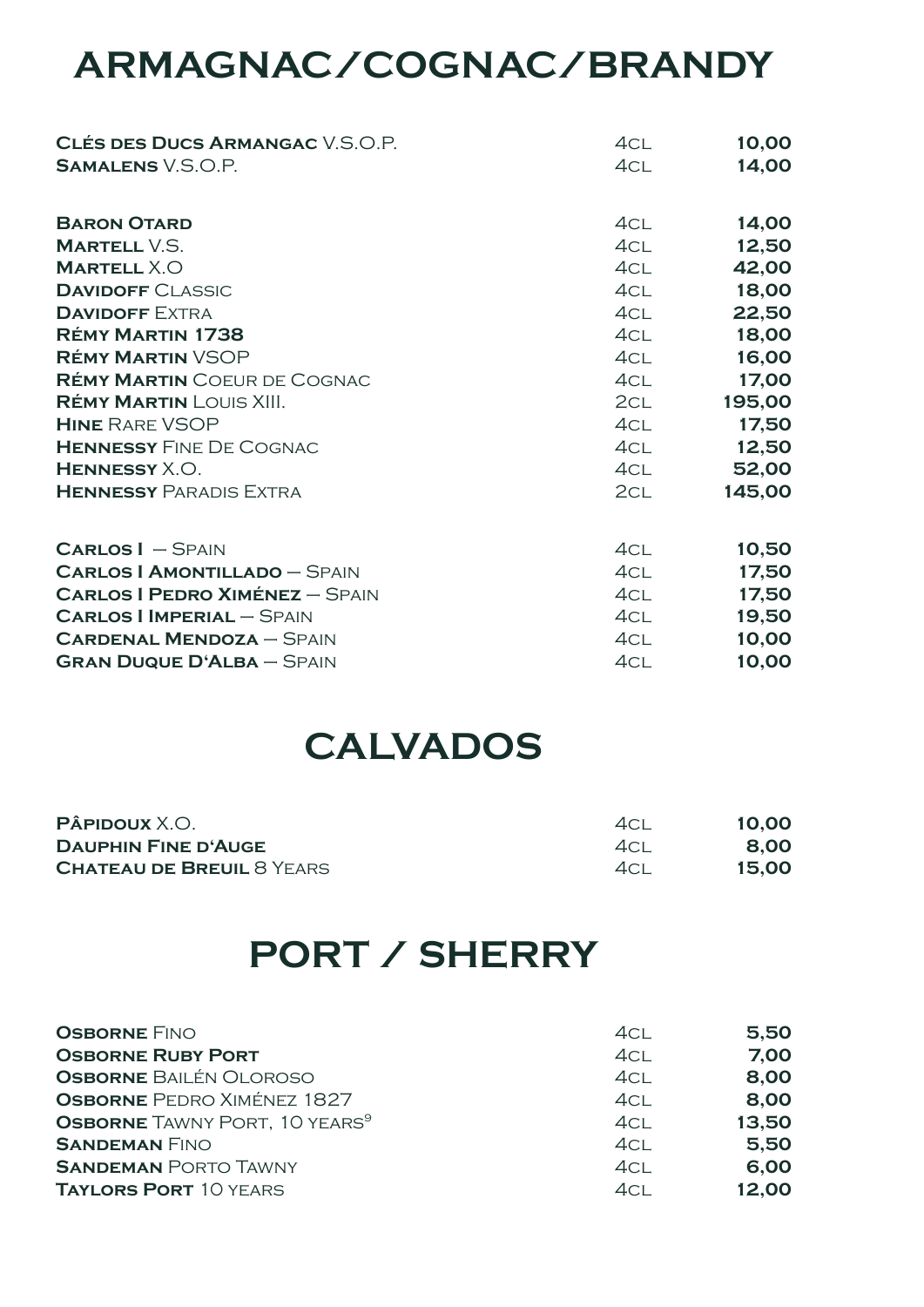## **AQUAVIT / KRÄUTERLIKÖR / ANIS / VERMOUTH**

| <b>RAMAZZOTTI</b>                    | 4CL | 6,50 |
|--------------------------------------|-----|------|
| <b>RAMAZZOTTI APERITIVO ROSATO</b>   | 4CL | 6,50 |
| <b>AVERNA</b>                        | 4CL | 6,50 |
| <b>SAMBUCA EXTRA MOLINARI</b>        | 4CL | 6,50 |
| <b>MARTINI BIANCO</b>                | 4CL | 5,50 |
| <b>ANTICA FORMULA</b> <sup>1,9</sup> | 4CL | 8,50 |
| <b>PERNOD ABSINTH 68%VOL</b>         | 4CL | 8,50 |
| <b>CAMPARI BITTER</b>                | 4CL | 6,50 |
| <b>PERNOD</b>                        | 4CL | 6,50 |
| PIMM, S $N$ o. $1^{1,4}$             | 4CL | 6,50 |

### **LIQUEUR**

| 4CL             | 8,50 |
|-----------------|------|
| 4CL             | 8,50 |
| 4CL             | 8,50 |
| 4CL             | 8,50 |
| 4CL             | 8,50 |
| 4CL             | 8,50 |
| 4CL             | 8,50 |
| 4CL             | 8,50 |
| 4CL             | 8,50 |
| 4CL             | 8,50 |
| 4CL             | 8,50 |
| 4CL             | 8,50 |
| 4CL             | 8,50 |
| 4 <sub>CL</sub> | 8,50 |
|                 |      |

### **GRAPPA / OBSTBRAND**

| <b>CELLINI ORO</b>                               | 4cl             | 7,50  |
|--------------------------------------------------|-----------------|-------|
| <b>NONINO AMARO QUINTESSENTIA</b>                | 4CL             | 10,50 |
| <b>SCAVI &amp; RAY CHARDONNAY</b>                | 4CL             | 14,50 |
| <b>SIBONA</b> RESERVA BOTTI DA MADEIRA           | 4CL             | 11,00 |
| <b>SIBONA RESERVA BOTTI DA RUM</b>               | 4CL             | 11,00 |
| <b>SIBONA RESERVA BOTTI DA SHERRY</b>            | 4CL             | 11,00 |
| <b>SIBONA</b> RESERVA BOTTI DA TENNESSEE WHISKEY | 4CL             | 11,00 |
|                                                  |                 |       |
| <b>ETTER FRAMBOISE</b>                           | 4CL             | 16,00 |
| <b>ETTER CUVEE JUBILEE FRUIT SPIRIT</b>          | 4cl             | 21,00 |
| <b>WALCHER WILLIAMS BIRNE</b>                    | 4CL             | 9,50  |
| <b>WALCHER NOISETTO</b>                          | 4CL             | 8,00  |
| <b>WALCHER MARILLE BIO</b>                       | 4CL             | 8,50  |
| <b>PISCO CONTROL</b> GRAN PISCO - CHILE          | 4 <sub>CL</sub> | 7,00  |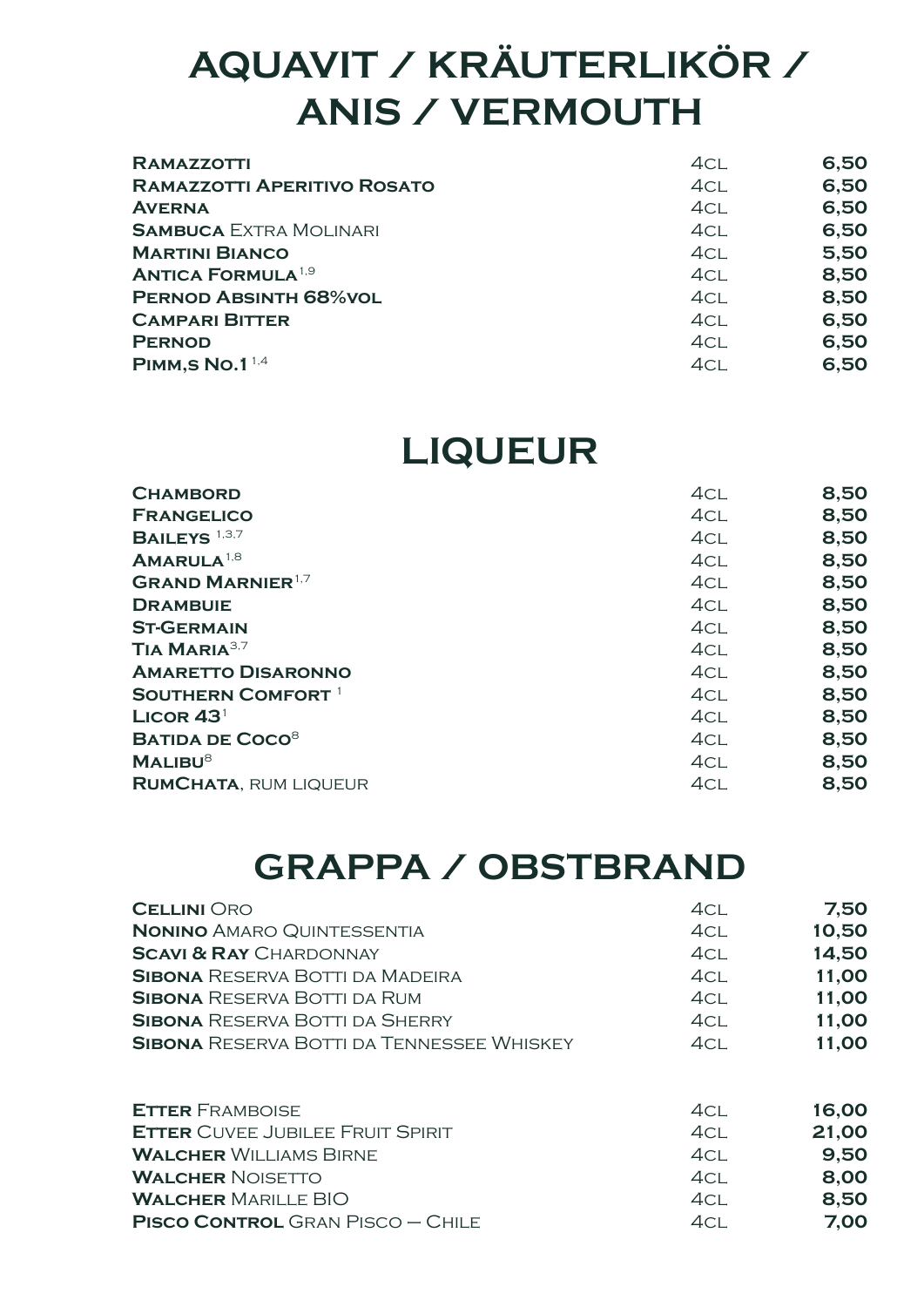## **CHAMPAGNER**

| 12,50<br>GLAS 0.1L      |
|-------------------------|
| 85,00<br><b>BOTTLE</b>  |
| 16,50<br>GLAS O, 1L     |
| 115,00<br><b>BOTTLE</b> |
| 120,00<br><b>BOTTLE</b> |
| 170,00<br><b>BOTTLE</b> |
| 110,00<br><b>BOTTLE</b> |
| 150,00<br><b>BOTTLE</b> |
|                         |

## **SPARKLING WINE / PROSECCO**

| <b>RUGGERI ROSÉ DI PINOT BRUT</b>                           | GLAS 0,1L     | 7,00  |
|-------------------------------------------------------------|---------------|-------|
| <b>VINO SPUMANTE BRUT</b>                                   | <b>BOTTLE</b> | 48,50 |
| <b>RUGGERI GIUSTINO B. VALDOBBIADENE PROSECCO SUPERIORE</b> | GLAS 0,1L     | 11,00 |
| <b>DOCG EXTRA DRY</b>                                       | <b>BOTTLE</b> | 75,00 |
| RUGGERI GIALL'ORO; VALDOBBIADENE PROSECCO SUPERIORE         | GLAS 0,1L     | 8,50  |
| <b>DOCG EXTRA DRY</b>                                       | <b>BOTTLE</b> | 55,00 |

## **WITH PROSECCO**

| <b>APEROL SPRITZ</b> <sup>1,2,9</sup>              | O.2L | 7,00 |
|----------------------------------------------------|------|------|
| <b>APEROL SPRITZ PASSION FRUIT<sup>1,2,9</sup></b> | O.2L | 7,50 |
| APEROL SPRITZ RHUBARB <sup>1,2,9</sup>             | O.2L | 7,50 |
| HUGO <sup>9</sup>                                  | O.2L | 7,00 |
| <b>LILLET WILD BERRY</b>                           | O.2L | 8,00 |
| <b>LILLET JOLIE</b>                                | O.2L | 8,50 |
| WITH GRAPEFRUIT                                    |      |      |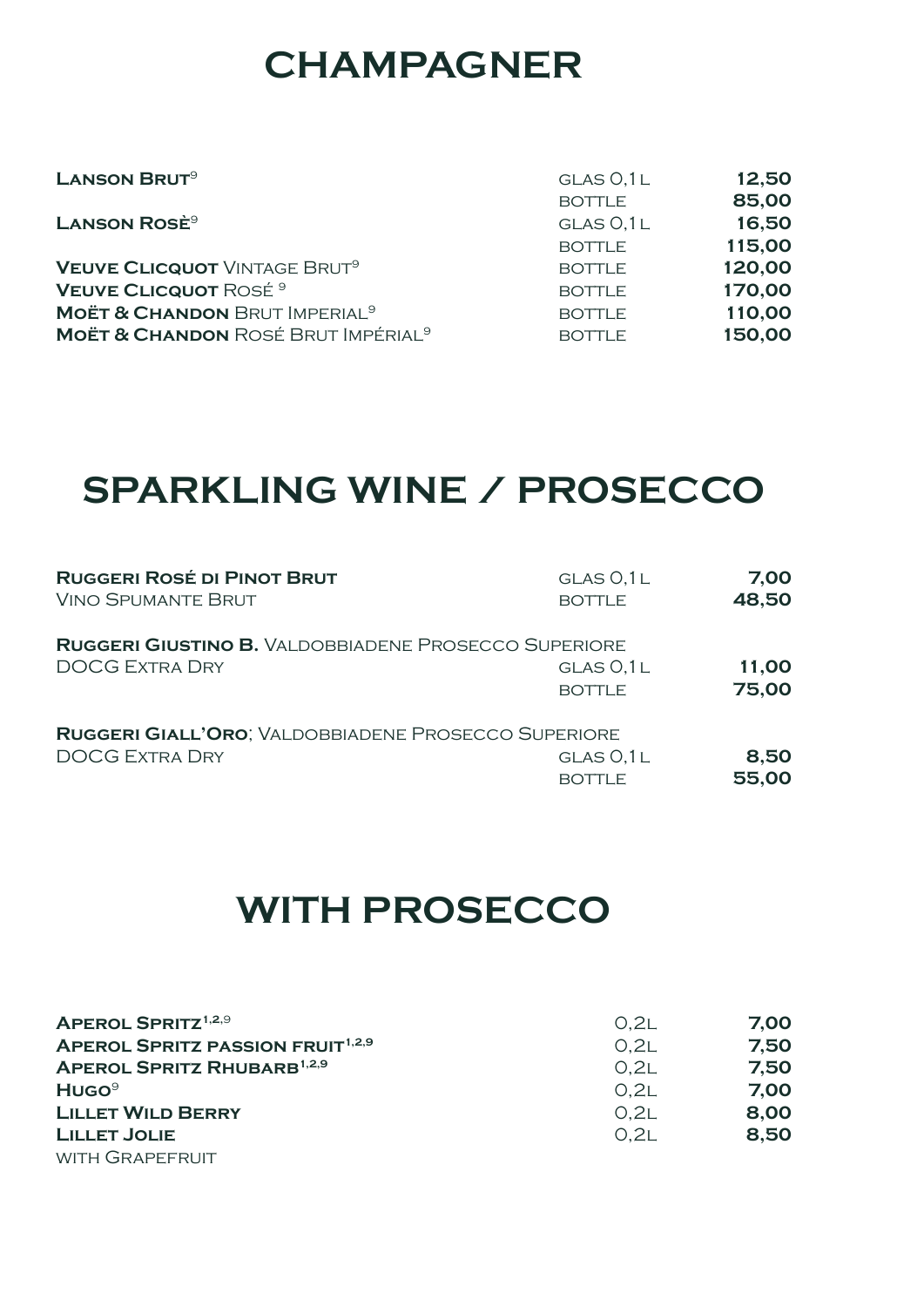## **WINE**

glas 0,2l | bottle

| <b>WHITE WINE</b>                                   |                |
|-----------------------------------------------------|----------------|
| <b>WINERY KRÄMER, RIESLING "STRAIGHT" QBA</b>       | 13,00   38,00  |
| <b>GERMANY, RHEINHESSEN</b>                         |                |
| CITRUS   PEACH   FRESH                              |                |
| <b>WINERY GROH, GRAUBURGUNDER QBA</b>               | 12,50   42,00  |
| <b>GERMANY, RHEINHESSEN</b>                         |                |
| PEAR   QUINCE   APPLE                               |                |
| LES CÉSPAGES CHARDONNAY, I.G.P PAYS D'OC            | 12,00   40,00  |
| <b>FRANCE, BARON PHILIPPE DE ROTHSCHILD</b>         |                |
| <b>WHITE FRUITS   ACACIA   FRUITY</b>               |                |
| DOMAINE DE LA FOLIETTE, SAUVIGNON VAL DE LOIRE IGP  | $9,50$   34,00 |
| <b>FRANCE, LOIRE</b>                                |                |
| EXOTIC FRUITS   GOOSEBERRIES   FRESH                |                |
| <b>VILLA ALBINONI, PINOT GRIGIO VENETO IGT</b>      | 9,50   34,00   |
| <b>ITALY, VENETO</b>                                |                |
| APPLE   CITRUS   FRUITY                             |                |
| <b>ROSÉWEIN</b>                                     |                |
| <b>2017 FRESCOBALDI ALÍE ROSÈ IGT</b>               | 11,50   39,00  |
| <b>ITALY, TOSCANA</b>                               |                |
| CITRUS   SOUR CHERRY   WATERMELON                   |                |
| <b>WEINGUT METZGER, "PRACHTSTÜCK" ROSÈ QBA</b>      | 12,50   42,00  |
| <b>GERMANY, PFALZ</b>                               |                |
| <b>BLACKBERRY   MORELLO CHERRY</b>                  |                |
| <b>ROTWEINE</b>                                     |                |
| <b>WEINGUT METZGER, "PRACHTSTÜCK" CUVÉE ROT QBA</b> | 12,00   40,00  |
| <b>GERMANY, PFALZ</b>                               |                |
| RIPE FRUIT   SPICY                                  |                |
| A6MANI, "LIFILI" PRIMITIVO SALENTO IGP              | 11,00   38,00  |
| <b>ITALY, APULIEN</b>                               |                |
| MOCHA   BLACKBERRY   PEPPER                         |                |
| <b>MONTECILLO, CRIANZA RIOJA DOCA</b>               | 11,00   38,00  |
| <b>SPAIN, RIOJA ALTA</b>                            |                |
| <b>BLACKBERRY   CHERRY</b>                          |                |
| <b>BODEGA AMALAYA, AMALAYA TINTO</b>                | 12,50   42,00  |
| <b>ARGENTINA, VALLE CALCHAQUI SALTA</b>             |                |
| <b>CASSIS   CHERRY   FRUITY</b>                     |                |
| LES CÉSPAGES MERLOT, I.G.P PAYS D'OC                | 12,50   42,00  |
| <b>FRANCE, BARON PHILIPPE DE ROTHSCHILD</b>         |                |
| BLUEBERRY   BLACKBERRY   SPICY                      |                |

**Please understand that we replace drunk vintages.**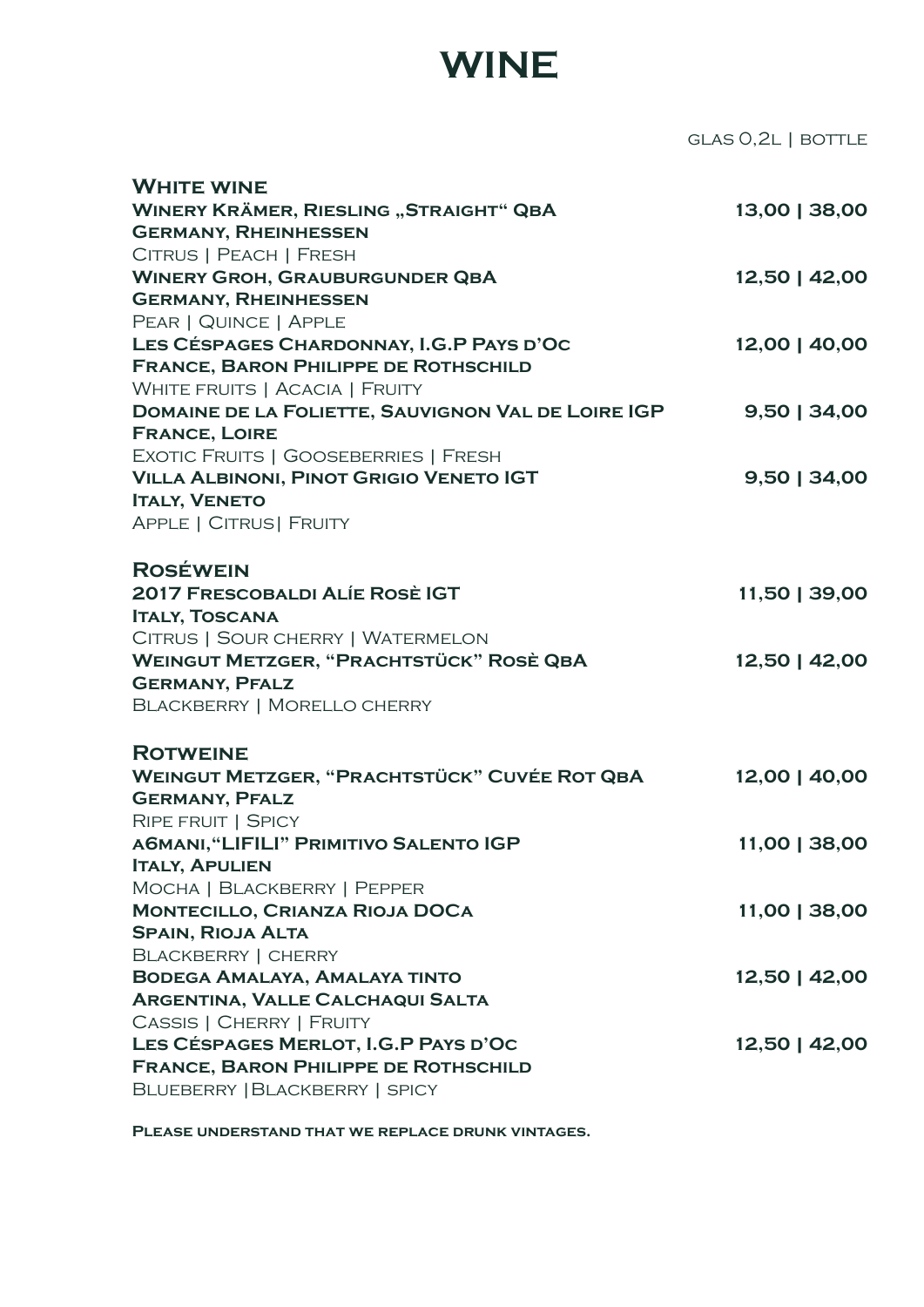## **BEER / CRAFT BEERS**

#### **DRAUGHT BEER**

| <b>FÜRSTENBERG PILSENER</b>          | 0.3L | 3,80 |
|--------------------------------------|------|------|
|                                      | 0.5L | 5,50 |
| <b>PAULANER WEIZENBIER NATURTRÜB</b> | 0.3L | 3,80 |
|                                      | 0.5L | 5,50 |
| <b>PAULANER MÜNCHNER DUNKEL</b>      | 0.3L | 3,80 |
|                                      | 0.5L | 5,50 |
| <b>ALSTER</b>                        | O.3L | 3,80 |
|                                      | 0.5L | 5,50 |

#### **BOTTLE**

| <b>PAULANER WEIZENBIER DUNKEL</b>         | 0.5l   | 5,50 |
|-------------------------------------------|--------|------|
| <b>PAULANER WEIZENBIER ALCOHOLFREE</b>    | - O.5L | 5,50 |
| <b>PAULANER MÜNCHNER HELL ALCOHOLFREE</b> | 0.33L  | 3,80 |

## **SOFTDRINKS**

| <b>BAD BRAMBACHER STILL</b>                       | 0,25L       | 3,50 |
|---------------------------------------------------|-------------|------|
|                                                   | 0,75L       | 8,30 |
| <b>BAD BRAMBACHER SPRUDEL</b>                     | 0,25L       | 3,50 |
|                                                   | 0,75L       | 8,30 |
| <b>SAN PELLEGRINO, AQUA PANNA</b>                 | 0.25L       | 4,50 |
|                                                   | 0,75L       | 9,50 |
| PEPSI $^{1,3}$                                    | O,2L        | 3,50 |
| PEPSI LIGHT 1,3,4                                 | O,2L        | 3,50 |
| PEPSI MAX <sup>1,3,4</sup>                        | O,2L        | 3,50 |
| <b>MIRANDA ORANGE</b> <sup>1,5</sup>              | O,2L        | 3,50 |
| <b>SEVEN UP</b>                                   | O,2L        | 3,50 |
| <b>SCHWEPPES DRY TONIC WATER<sup>2</sup></b>      | O,2L        | 3,50 |
| <b>SCHWEPPES SODA WATER</b>                       | O,2L        | 3,50 |
| <b>SCHWEPPES GINGER ALE<sup>1</sup></b>           | O,2L        | 3,50 |
| SCHWEPPES GINGER BEER <sup>7</sup>                | O,2L        | 3,50 |
| <b>SCHWEPPES WILD BERRY</b>                       | O,2L        | 3,50 |
| <b>SCHWEPPES BITTER LEMON<sup>2,5</sup></b>       | O,2L        | 3,50 |
| 1724 TONIC WATER <sup>2</sup>                     | O,2L        | 4,70 |
| <b>THOMAS HENRY TONIC WATER</b> <sup>2,5</sup>    | O,2L        | 4,70 |
| <b>THOMAS HENRY SPICY GINGER</b> <sup>2,5,7</sup> | O,2L        | 4,70 |
| <b>FEVERTREE MEDITERRAEAN</b>                     | O,2L        | 3,00 |
| <b>GRANINI FRUIT JUICES</b>                       | O,2L        | 3,50 |
|                                                   | $0,4L$ 6,00 |      |
| <b>FRUIT SPRITZER</b>                             | O,2L        | 3,50 |
|                                                   | O,4L        | 6,00 |
|                                                   |             |      |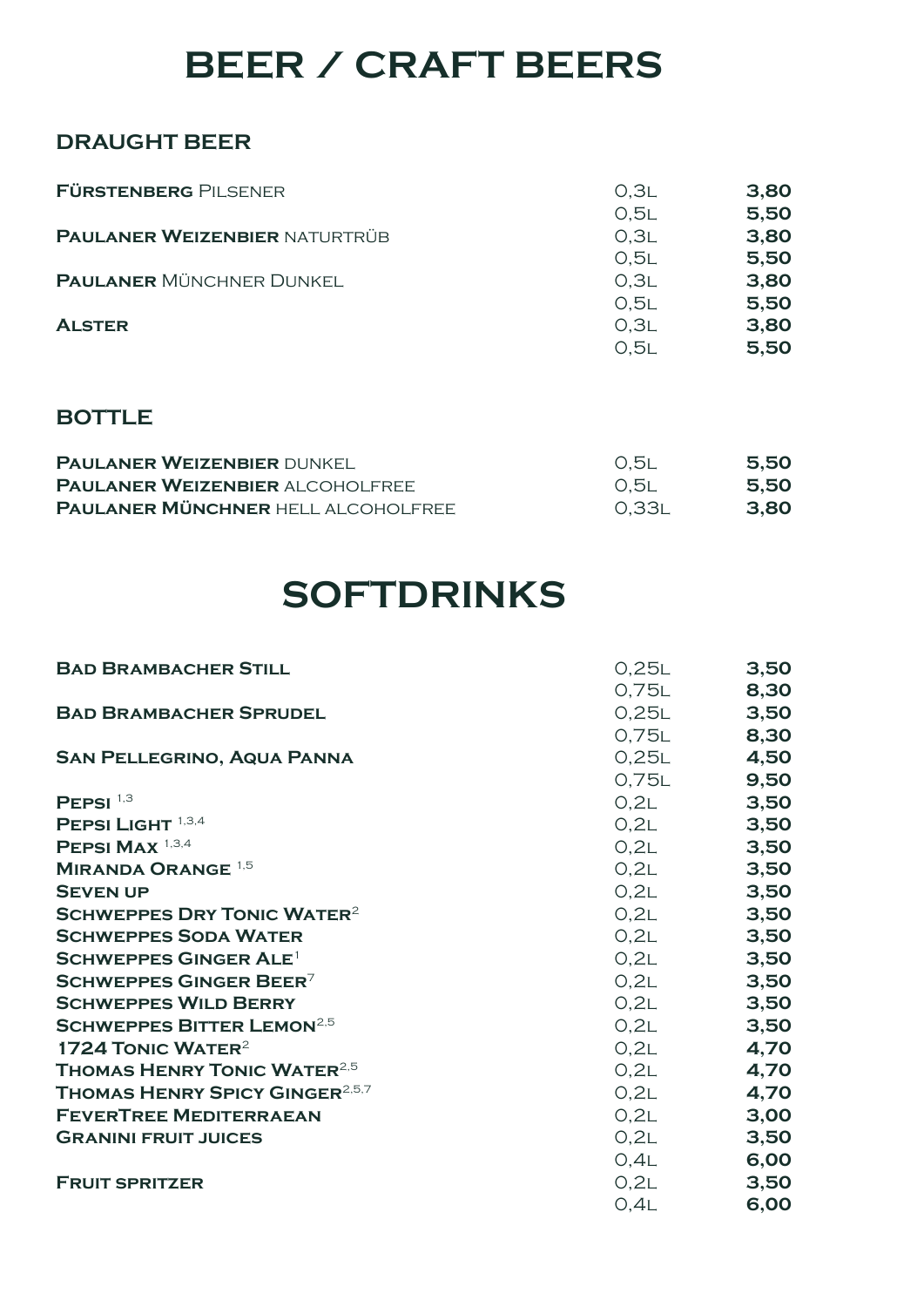## **HOT DRINKS**

| 3,50 |
|------|
| 3,00 |
| 4,50 |
| 3,90 |
| 4.50 |
| 4,50 |
| 3,50 |
|      |

**Our prices are in Euro.**

**Dear guests, please inform us if you are affected by allergies. Our staff will be happy to provide you with information about the allergenic ingredients contained in our food and beverages.**

**Our products may contain the following additives:**

**1-Atrifical colours | 2-Quinine | 3-Coffein | 4-Sweetner 5-Antioxidations | 6-Preservatives 7-Sucrose | 8-Lactose | 9-Sulfate | 10-Phosphate | 11-Nitrite curing salt| 12--Soy**

In cooperation with Pelikan Tintenturm